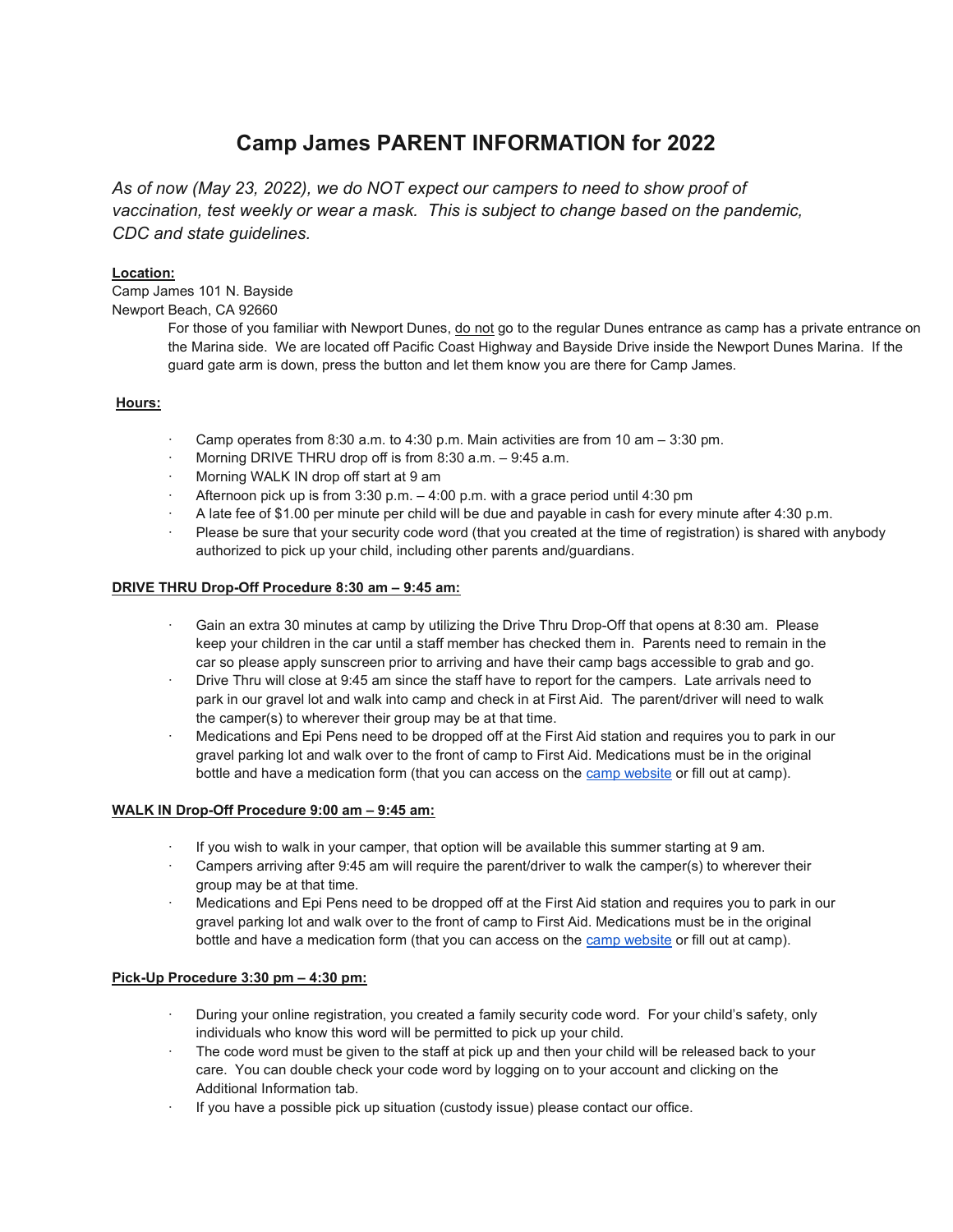### Lunch:

- · Campers may bring a lunch with nonperishable foods. Or campers may purchase lunch in advance for \$7.00.
- · You can purchase a lunch online up until midnight the night before. This can be done by accessing your on-line family account and editing your current reservation for each child you wish to purchase lunch for. Or you can send an email but be sure to do it at least the day before you need it so we have time to process it.
- Lunches cannot be bought the day of.
- Lunches are prepared off-site at various restaurants.
- · A cold drink at lunch and an afternoon cold snack are included in the camp fee for all campers.
- Due to the increase of children with nut allergies, we would appreciate it if you would refrain from sending products with nuts. Although our lunches are not made with nuts, they are made in kitchens that contains peanut products.
- WE ARE A NUT FREE CAMP.

#### 2022 Lunch Menu

| <b>Monday</b>   | Cheese Pizza (by The Pizza Bakery)                 |  |
|-----------------|----------------------------------------------------|--|
| <b>Tuesday</b>  | House Special Chicken & white rice (Pick Up Stix)  |  |
| Wednesday       | Chicken Quesadilla with side of rice (Tacos & Co.) |  |
| <b>Thursday</b> | Pasta with Meatballs (The Pizza Bakery)            |  |
| Friday          | Orange Chicken & white rice (Pick Up Stix)         |  |
|                 |                                                    |  |

Hot lunches include either fruit or vegetables, sweet treat & drink.

# T- Shirt:

Campers that registered by June 1<sup>st</sup> will get a free Camp James shirt. Shirts may be picked up by your child or parent any morning from 9 am – 9:45 am during your first week of camp

#### What To Bring To Camp Checklist:

- Campers should wear their swimsuit to camp every day.
- Underclothing and a towel in a bag or backpack with your camper's name clearly marked on each item.
- **Sneakers**

\*Sandals, Crocs, Keens, water socks, open toe shoes, and jellies can be packed and used at swim time but closed toed shoes must be worn most of the day \*If your child cannot tie his/her shoes yet, we recommend Velcro shoes \*Children brought in any other shoes than Sneakers will be asked to go home and come back with the correct shoes.

| <b>Shorts</b>       | ∙T-shirt      | · Sunscreen (label)    |
|---------------------|---------------|------------------------|
| Swim suit and towel | · Hat (label) | · Water bottle (label) |
|                     |               |                        |

· HINT: Campers will get dirty and it is very likely that somewhere along their camping experience, something will get lost. We urge you not to send your camper in clothing, jewelry, etc. that has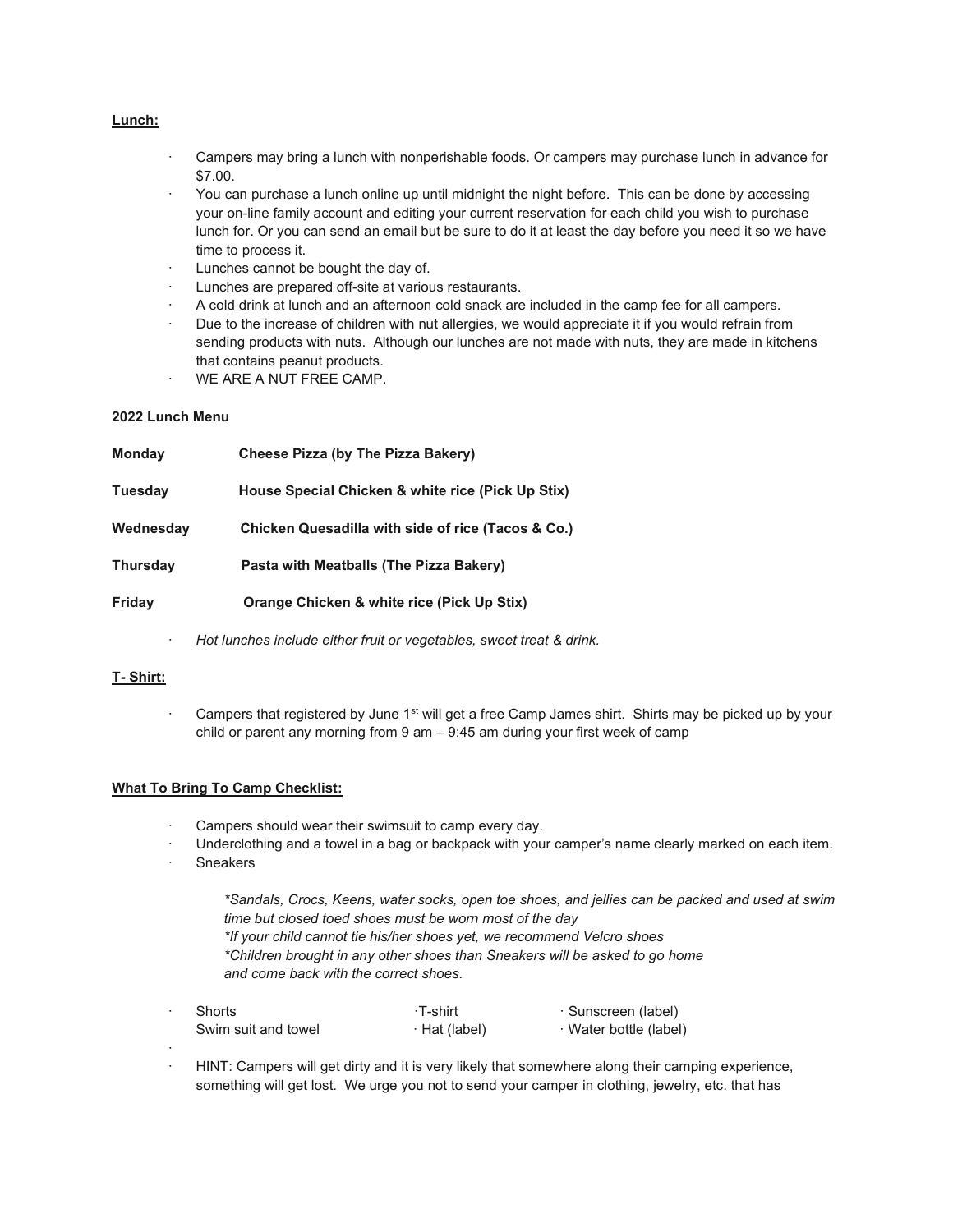sentimental or high monetary value. We recommend that phones remain at home as these items are not conducive for group interactions ... and may fall in our lovely bay!

Camp James is not responsible for any personal items that may be lost, stolen, broken, covered in chocolate pudding, or dropped in the bay (including Pokemon Cards, Pop It, Legos, lanyards, tree cookies).

#### Camper Expectations:

- Campers are expected to be able to feed, clothe, and toilet themselves.
- · Diapers for health reasons (even for individuals with special needs) are not to be worn in the pool.
- Campers will engage in heavy physical exertion due to the nature of our activities as well as traverse rough terrain to reach several program locations. Alternative activities can be provided if medically necessary.
- Campers need to be able to follow instructions including covering their mouth when coughing, keeping their hands to themselves, washing their hands as directed, and so forth.
- · We have a no cell phone policy at Camp James for campers. This digital detox has worked wonderfully especially for our pre-teens! The office as well as our staff have plenty of phones in case of emergency. Aside from the fact that they could get lost or stolen, there is a fundamental problem with campers having cell phones at camp, and that is trust. When children come to camp they – and you – are transferring their primary care from you as their parents to their counselors. As children learn to trust other caring adults, they grow and learn to solve some of their own challenges. We believe this emerging independence is one of the greatest benefits of camp. Campers are permitted to call their parents from the office whenever they need to. Thanks for your support and understanding of this policy.

#### Conduct:

Campers are expected to behave with respect and courtesy when dealing with others. Campers may be sent home for the following:

- refusal/inability to obey written and unwritten rules or directions of staff
- refusal to remain/inability with a designated group or in a designated area
- · fighting
- possession or use of alcohol, drugs, tobacco, or weapons of any kind.
- · Willful destruction of camp property or equipment by a camper shall be the responsibility of the parent to repair or replace.
- The Camp Administration reserves the right to dismiss your child from camp for behavior or conduct deemed detrimental to self, other campers, the staff, or the camp program.
- · Follow E.T.'s advice, "Be good."
- · We reserve the right to refuse service to anyone

#### Billing:

- Tuition balance is due in full by May 24th.
- Your account will automatically be charged as authorized by you in the enrollment process.
- Late payment fee of \$20 per week and loss of your camp space if balance not paid on time.
- · There is a \$25 charge for all returned checks, including eChecks.

#### Cancellations:

· Camp contracts for counselor services and program needs based on confirmed enrollments. Changes in schedule involving reduced camp weeks, will be left as a credit. Refunds (minus the \$200 nonrefundable deposit per camper) will be given if the camp is notified in writing prior to May 24<sup>th</sup> of full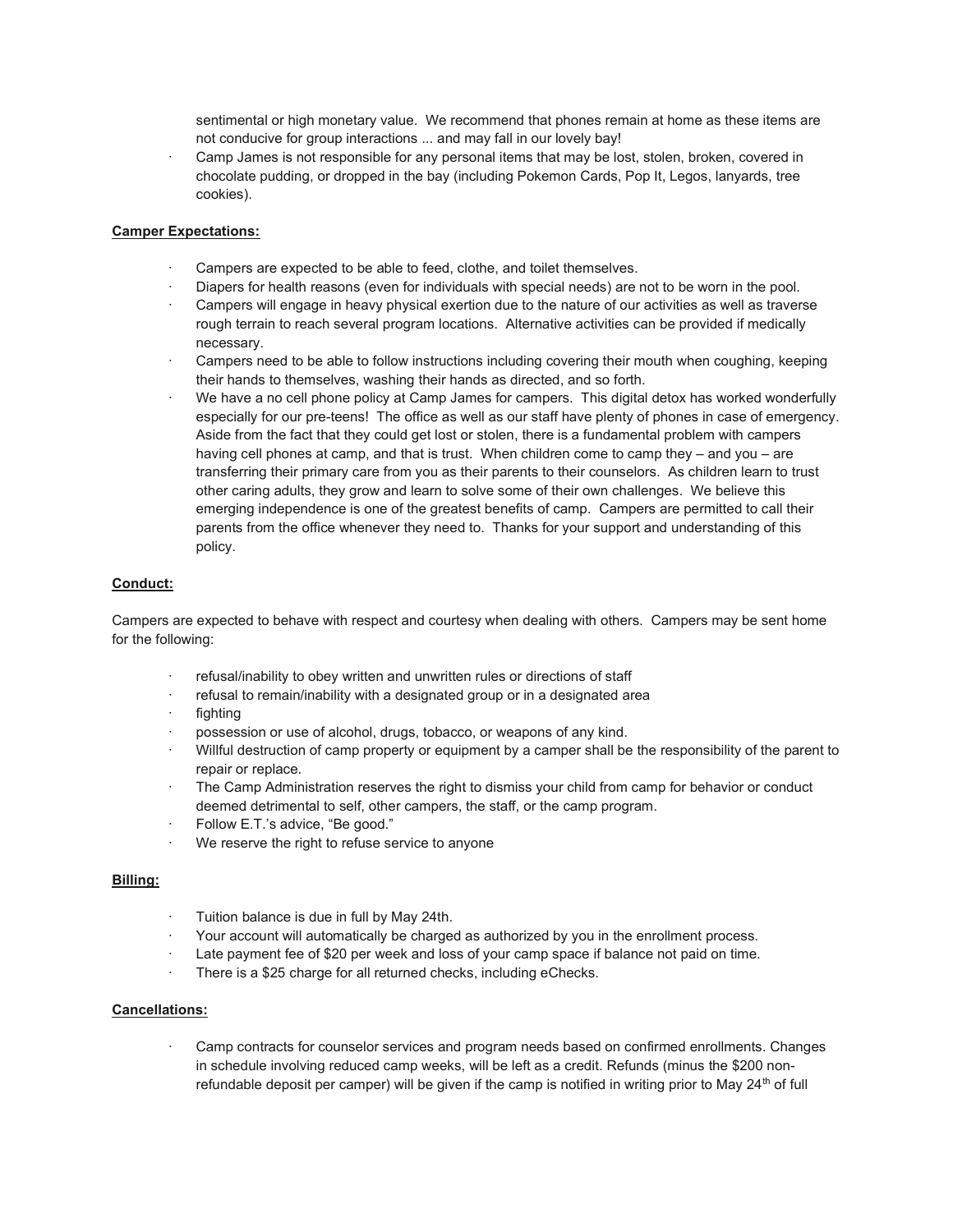cancellation of a reservation. Refunds will not be given after May 24th<sup>st</sup> even in the event camp is not allowed to operate, illness, or change of heart. Credit will be honored for future summers.

- · Cancelling your camp reservation after May 24th will result in your camp fees being credited to your account. You are welcome to sell your camp time to another family and we can move the credit to their account or you can use it the following summer(s). Cancelling or changing your reservation requires at least 2 weeks' notice before the date(s) in question. Camp credit is in dollars not by the week (as weekly rates vary from summer to summer and withing the same year based on when you booked).
- If your child is sick, do not send them to camp. Please notify the camp office in writing by 9 am on the day of the sickness.
- If your child tests positive for COVID, submit the test results via email asap as campers will not be permitted back into camp for at least 10 days from the date test results are received since a mask cannot be worn for water activities nor at lunch time so we will need them to quarantine at least 10 days.
- · Credit for COVID illnesses will start on the day our office receives notification; we cannot give credit for days missed beforehand since written communication is needed.
- · Schedule changes of any kind cannot be done by you on-line. Instead, you must contact the camp office in writing, either through email directors@campjames.com or the Contact Us form on the website.
- Space permitting, a one-time schedule change may be requested in writing two weeks prior to the date(s) in question. Additional changes can be requested but incur a \$20 service fee and must be done at least two weeks prior to the date(s) in question.
- · You may download a Schedule Change Request Form from our website, under Parent Info, Download Forms.
- The best time to reach our office in the summer is during our non-peak hours (10 am-2 pm).

### On-line Account:

- · Keep your online account up to date, especially contact phone numbers.
- · You may add lunch up until 11:59 pm the night before your camp day.
- · You may remove lunch up until 11:59 pm the night before your camp day.
- The system will not let you drop camp dates nor allow you to change your schedule; these requests must be put in writing and given to the office.

#### Health Form:

- Parents completed a health form when they registered on-line.
- Medical information is only reviewed in case of an incident and therefore it is important to share any medical or special considerations regarding your child with the counselor (and or director) on your first day of camp.
- · Parents are responsible to up-date the information provided should there be a change in camper's health.
- · A condition of camp is that all children have health insurance.
- · A condition of camp is that all campers have uploaded their COVID vaccine documentation.
- · A condition of camp is that all campers be able to feed and toilet themselves. Campers that need assistance with these can attend as long as the family provides a professional to assist with these functions.
- · If your child has a severe allergy, seizures, diabetes, or other serious medical conditions, please contact the office prior to registering and for additional paperwork as well as your family physician.

# Medications:

- · A "Request for Medication Form" must be completed at check-in for the administration of any/all medications.
- · Forms can be downloaded from our website, under Parent Info, Download Forms or picked up at the Camp Hot Lunch Store, First Aid Station or Office.